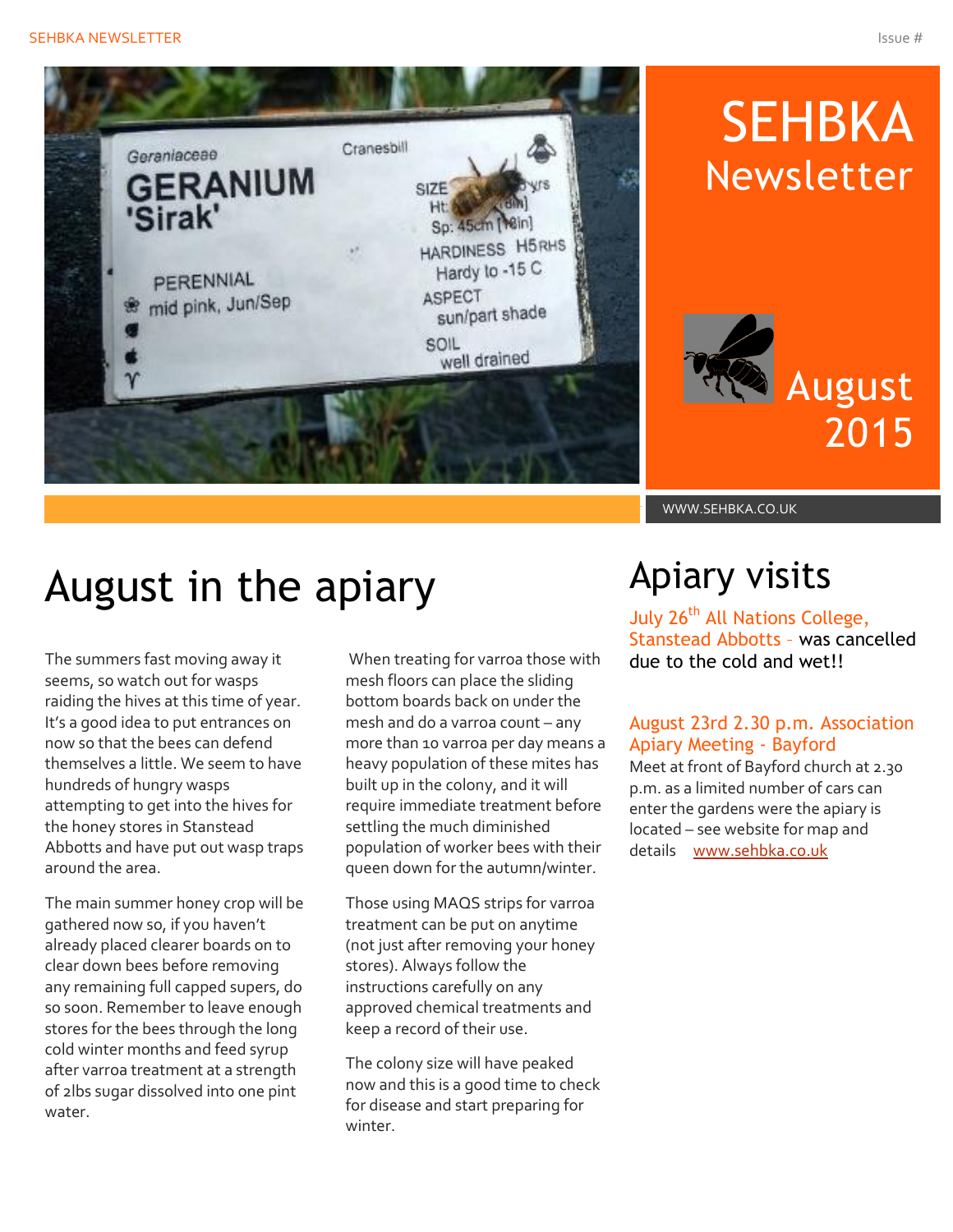### Northaw Community Orchard Open Day 28<sup>th</sup> June 2015

music. Visitors were shown the top bar hive as the apiary and honey bees are very much integral to the orchard habitat. Please follow this link to find out more or speak to Jane CommunityOrchard@northaw village.co.uk

On the  $28<sup>th</sup>$  June this year SEHBKA were kindly invited to this event by Gary and Jane Brook members of our association. We sold some honey produce and also recruited possible candidates for the beginner's course next year. It was a happy event and the culmination of months of hard work from Jane, Gary and all the local volunteers involved in the planting and setting up of this amazing community project in Northaw. There were family activities, tours of the orchard, refreshments, 'adopt a tree ' and



#### Broxbourne **Community Open Day 4th July**

**Thank you to all those who** kindly helped out to set up and serve and speak with the public at our stall at this annual event. It was a perfect summer's day

with great attendance and a lovely family atmosphere with members selling their honey

produce, candle rolling and a good interest in the observation hive. We could not attend these events without members showing up and fully participating as they all did so well on this day – THANKYOU!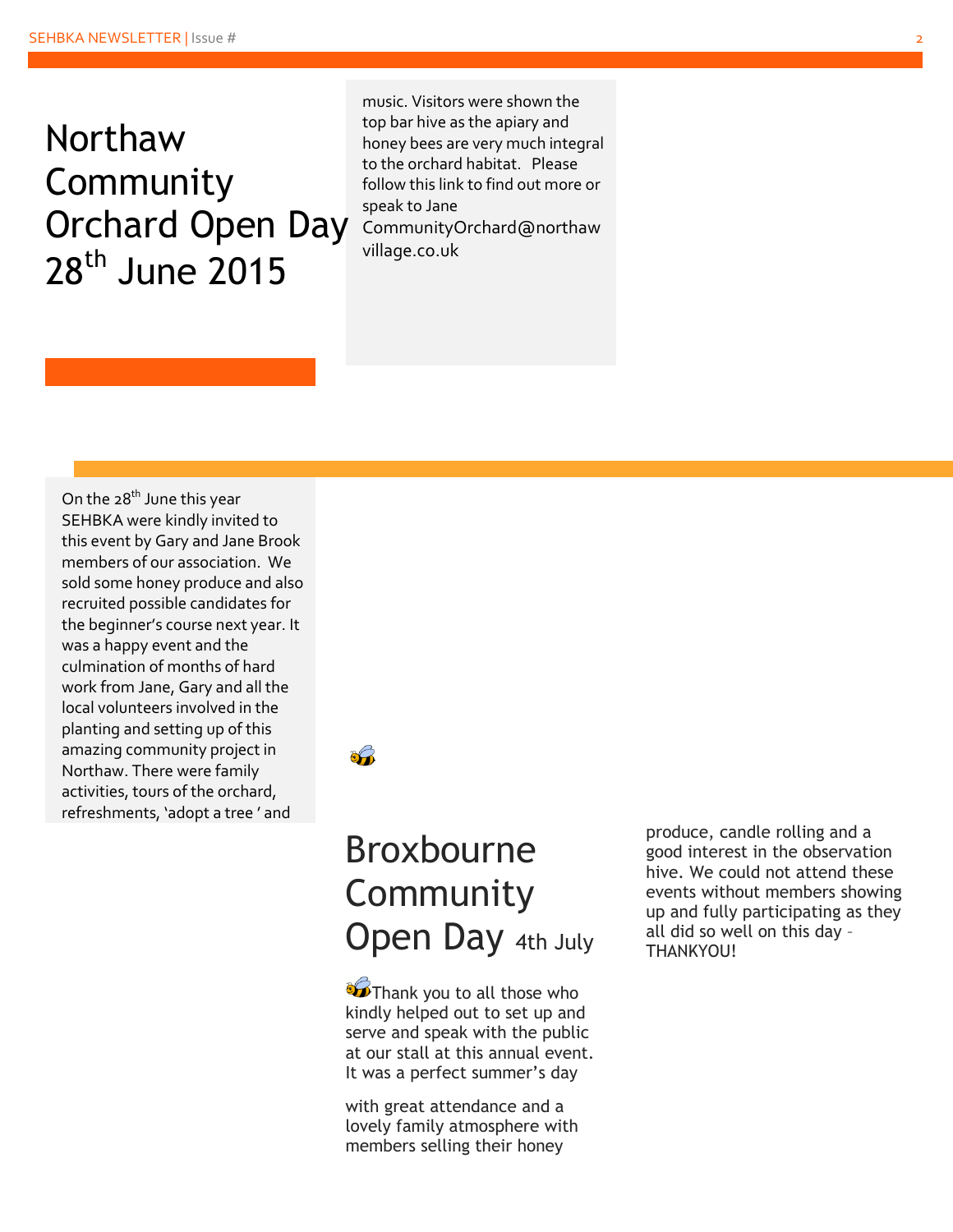#### Hertford Heath Village Fete 12th July

Another great fa mily day, well attended and again a huge THANKYOU to all who helped to make this event go well!